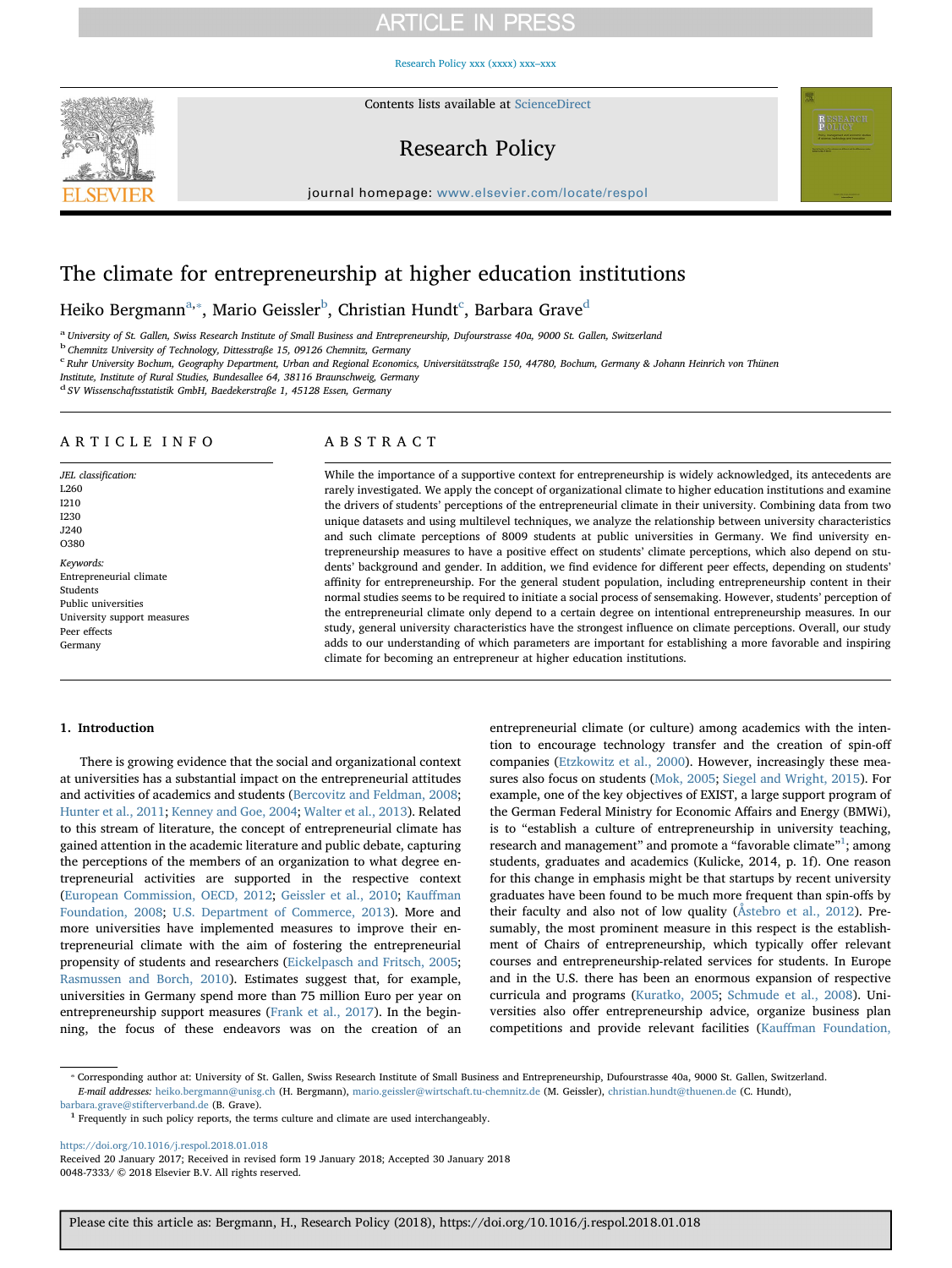[2008\)](#page--1-6). Yet, despite these growing efforts, there is hardly any systematic research on whether these measures have any impact on the perceived climate for entrepreneurship among students. Given these efforts and the potentially high number of start-ups by students and recent graduates, we need to better understand the nature and the drivers of such perceptions. [Geissler, Jahn, & Haefner \(2010\)](#page--1-5) provide some evidence on individual climate perceptions for a limited number of organizations, without, however, being able to analyze the effect of contextual characteristics. Similarly, the growing literature on entrepreneurship education only looks at individual-level effects without considering the potential broader impact of such courses or programs on the organizational climate ([Martin et al., 2013](#page--1-17); [Pittaway and Cope, 2007](#page--1-18)).

It is against this background that this paper aims to contribute to our understanding of the drivers of students' perceptions of the entrepreneurial climate in their university. Just like climate in general, entrepreneurial climate can be conceptualized in two different ways. Individual climate perceptions constitute the so-called psychological climate. If these individual perceptions match to a certain degree among organizational members, they can subsequently be aggregated to the unit-level and are usually referred to as organizational climate. Organizational climate measures shared perceptions and is thus not an individual phenomenon but a group-level construct, i.e. a property of organizations or their sub-units ([Glick, 1985\)](#page--1-19). Because we are interested in the underlying factors of a positive entrepreneurial climate, we focus on individual psychological climate perceptions, which are also the building block of broader climate conceptualizations. Specifically, we analyze the entrepreneurial climate perceptions among the general student body of public universities and study the impact of commonly applied policy measures to foster such a climate. While studies on startups by researchers and faculty members typically investigate the effect of technology transfer offices and intellectual property regimes ([Djokovic and Souitaris, 2008\)](#page--1-20), we focus on the effect of measures that are specifically targeted at students, like the existence of specialized support and advice institutions, entrepreneurship education, and the available financial budget for such measures. We conceptualize entrepreneurial climate as individuals' perceptions to what degree entrepreneurial behavior is encouraged, rewarded and supported in the university setting. We use and combine data from two unique datasets: Based on survey data, we measure the perceptions of the entrepreneurial climate of 8009 students of different subjects at 22 public universities in Germany. The organizational characteristics are taken from a comprehensive study on entrepreneurship support measures at universities in Germany.

Our analyses suggests that individual and contextual characteristics influence students' climate perceptions. Importantly, the effect of some context characteristics depends on personal characteristics of the students. We also find evidence for different social effects of peers. For the general student population, universities can improve climate perceptions by sensitizing and instructing a broad spectrum of students – including previously uninterested ones – for entrepreneurship. Our results suggest that this can initiate a discussion among previously uninterested students and affect those that have not themselves participated in an entrepreneurship course. For students with a previous affinity for entrepreneurship, elective offerings seem more appropriate to foster climate perceptions. Our analyses also suggest that universities' general characteristics like size (negatively) and general reputation (positively) influence climate perceptions to a large extent. The impact of these characteristics is bigger than that of intentional entrepreneurship measures. Thus, universities might develop a reasonably positive entrepreneurial climate without explicit policy measures to foster it. Overall, our results improve our understanding of the entrepreneurial climate at universities and contribute to the general literature on organizational climate and its antecedents.

#### 2. Research on psychological and organization climate and related concepts

Research regarding the impact of organizations on their members has a long history in organizational science [\(Glick, 1985](#page--1-19); [Payne and](#page--1-21) [Pugh, 1976;](#page--1-21) [Weick, 1995](#page--1-22)). Originating from Lewin'[s \(1936\)](#page--1-23) classic observation that human behavior is a function of the person and his or her environment, a broad stream of literature has analyzed the role of the social context in organizations, typically applying the concepts of organizational climate or organizational culture ([Schein, 1990](#page--1-24); [Schneider et al., 2017\)](#page--1-20).

Organizational climate research is concerned with how members of an organization perceive and interpret their environment. Two different climate conceptualizations can be distinguished, psychological climate and organizational climate [\(Glick, 1985\)](#page--1-19) (for extensive literature reviews concerning psych./org. climate: see [James et al., 2008](#page--1-25); [Kuenzi and](#page--1-26) [Schminke, 2009;](#page--1-26) [Schneider et al., 2013\)](#page--1-27). At an individual level, people's perceptions of their environment constitute the psychological climate, which is a product of the individual's cognitive construction of a certain situation. Such individual climate perceptions derive from the observation of and experience with organizational characteristics and events, like for example policies, practices and procedures ([Schneider](#page--1-20) [et al., 2017\)](#page--1-20). As such, psychological climate is not only dependent on organizational aspects but also involves an interaction of environmental and individual characteristics. Psychological climate perceptions can differ between individuals who are more or less attentive to certain organizational characteristics or who process perceived environmental stimuli differently [\(James et al., 1978\)](#page--1-28). Despite forming individual perceptions, organizational members are likely to develop similar (but not necessarily identical) climate perceptions because they are confronted with the same environment and because they interact. In this case, perceptions are partly shared and can be aggregated to the level of groups, departments, or whole organization; they are then typically referred to as organizational climate ([Patterson et al., 2005](#page--1-29)). Organizational climate has been described as peoples' shared perceptions of organizational characteristics, such as "practices, procedures, and kinds of behavior that get rewarded and supported in a particular setting" ([Schneider, 1990: 384\)](#page--1-8). Because of its shared nature, organizational climate is an attribute of organizations or sub-units thereof rather than of individuals.

Within an organization, different dimensions or sub-dimensions of a generalized climate can exist. [Schneider and Reichers \(1983\)](#page--1-30) argue that the concept of climate needs to have a specific reference; otherwise, it is meaningless. Therefore, research usually analyses specific organizational climates, e.g. climate for service [\(Wu et al., 2008\)](#page--1-31), justice ([Walumbwa et al., 2008](#page--1-32)), innovation [\(Lee et al., 2011\)](#page--1-33), or safety ([Wu](#page--1-34) [et al., 2007;](#page--1-34) [Zohar and Luria, 2005\)](#page--1-35). Differences in the characteristics of the work environment among organizational units can lead to different climate manifestations within the same organization. In such a case, the climate at work units or departments rather than the whole organization is the appropriate level of analysis ([Zohar and Luria, 2005\)](#page--1-35).

Studying psychological and organizational climate is important for our understanding of motivational and behavioral outcomes at the individual as well as the organizational level, for example concerning organizational performance [\(Riordan et al., 2005](#page--1-36)), satisfaction ([Lee](#page--1-33) [et al., 2011](#page--1-33)), quality perception [\(Schneider et al., 1998](#page--1-37)), and entrepreneurial intentions [\(Huyghe and Knockaert, 2015](#page--1-38)). While the concepts of psychological and organizational climate are typically applied to employees in firms, they have also been used to study students at schools or universities ([Ancis et al., 2000;](#page--1-39) [Anderson, 1982;](#page--1-40) [Cureton,](#page--1-41) [2003;](#page--1-41) [Lüdtke et al., 2006;](#page--1-42) [Pfeifer and Schneider, 1974](#page--1-43); [Thapa et al.,](#page--1-44) [2013\)](#page--1-44).

Organizational culture is the second important concept which is frequently used to study and explain the organization's impact on its members ([Schneider et al., 2017](#page--1-20)). Climate and culture possess a conceptual and definitional overlap since both relate to individuals'